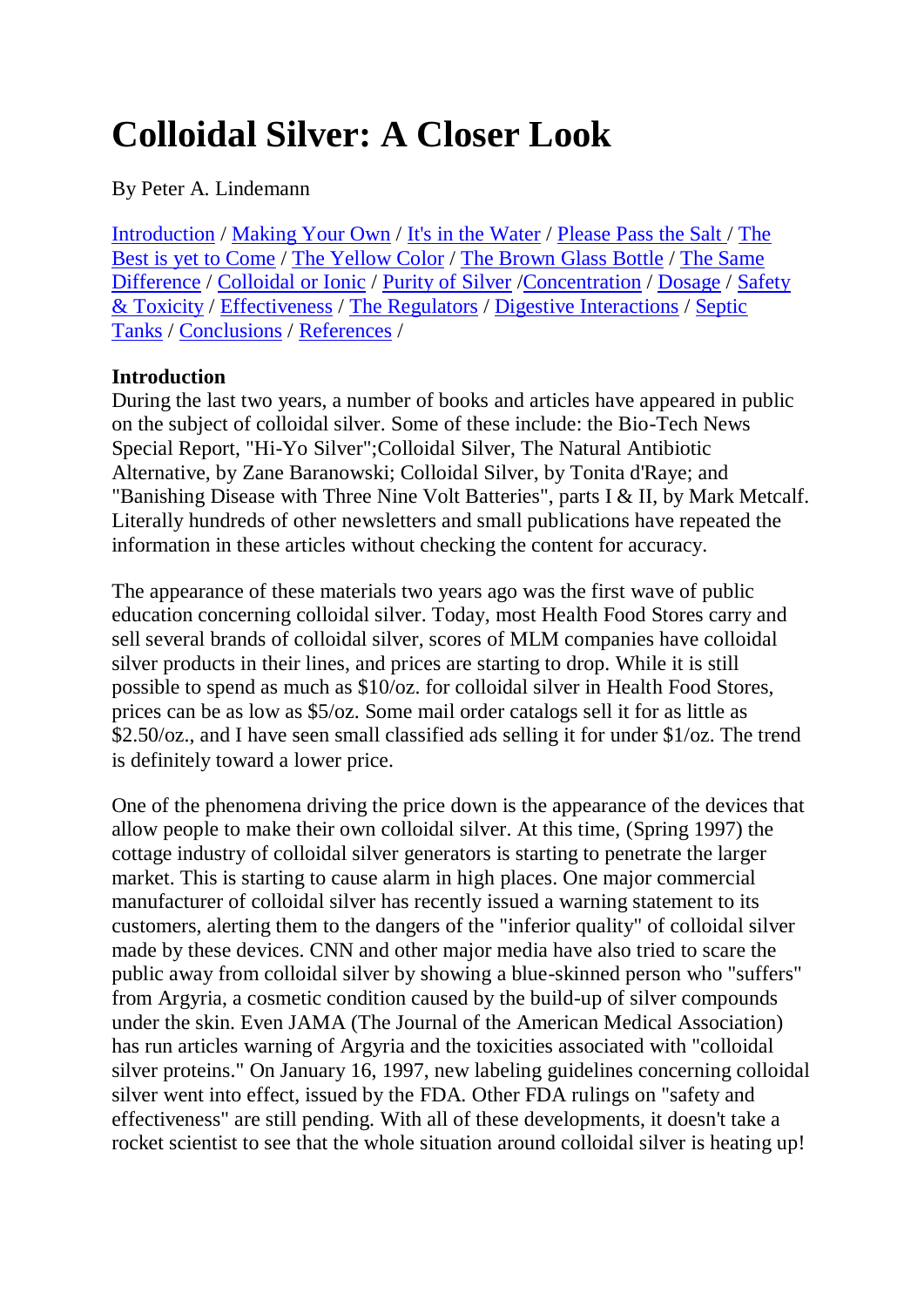The purpose of this article is to raise the level of public knowledge to a higher degree of accuracy. Knowledge is power, and the public needs to know the truth about colloidal silver.

The first thing people need to know is that there are at least FOUR different products on the market being called COLLOIDAL SILVER.

The first type of product is the classic, original kind, usually called "electrocolloidal silver." This product is made either by the "electro-arc" method in deionized water, or by the "low voltage electrolysis" method in distilled water. This product is usually found in concentrations between 3-5 ppm (parts per million), but sometimes as high as 100 ppm. Properly made, this product consists of microscopic particles of pure, elemental silver suspended in water, with no other elements present. Each particle of silver carries a POSITIVE electrical charge. Colloidal silver made this way appears either transparent-clear or transparent-light yellow.

The second is called "mild silver protein." This product chemically binds microscopic particles of silver to a protein molecule. It is usually found in concentrations between 20-40 ppm. Its appearance may be transparent-clear or amber.

The third are "silver salts." These products can be made either chemically or electro-chemically and usually create a form of silver that DISSOLVES in the water. Concentrations range between 50-500 ppm. Its appearance is transparentclear. The silver particles do carry a POSITIVE electrical charge, but almost invariably, these products contain other elements or compounds other than silver.

The fourth is sometimes referred to as "powdered silver." This product was developed by the Russians and is made when a pure silver wire is rapidly disintegrated by an high voltage electrical discharge, similar to an old photographic flash bulb. The microscopic silver dust is collected and either dissolved in water or added to salves and creams for topical use. Concentrations range from 100-500 ppm.

All of these products work, to one degree or another, as a broad spectrum germicide because they all contain microscopic particles of SILVER. That said, it is important to understand a number of things: 1) all of these products are not "colloidal suspensions" of silver, 2) these products DO NOT all behave the same in the body or in laboratory tests, 3) effectiveness and dosage varies from product to product, 4) quality varies from product to product and from batch to batch with the same product, and 5) they are NOT all uniformly safe and non-toxic. There are no industry standards that manufacturers voluntarily follow to assure quality control and there is no governmental regulation of the industry.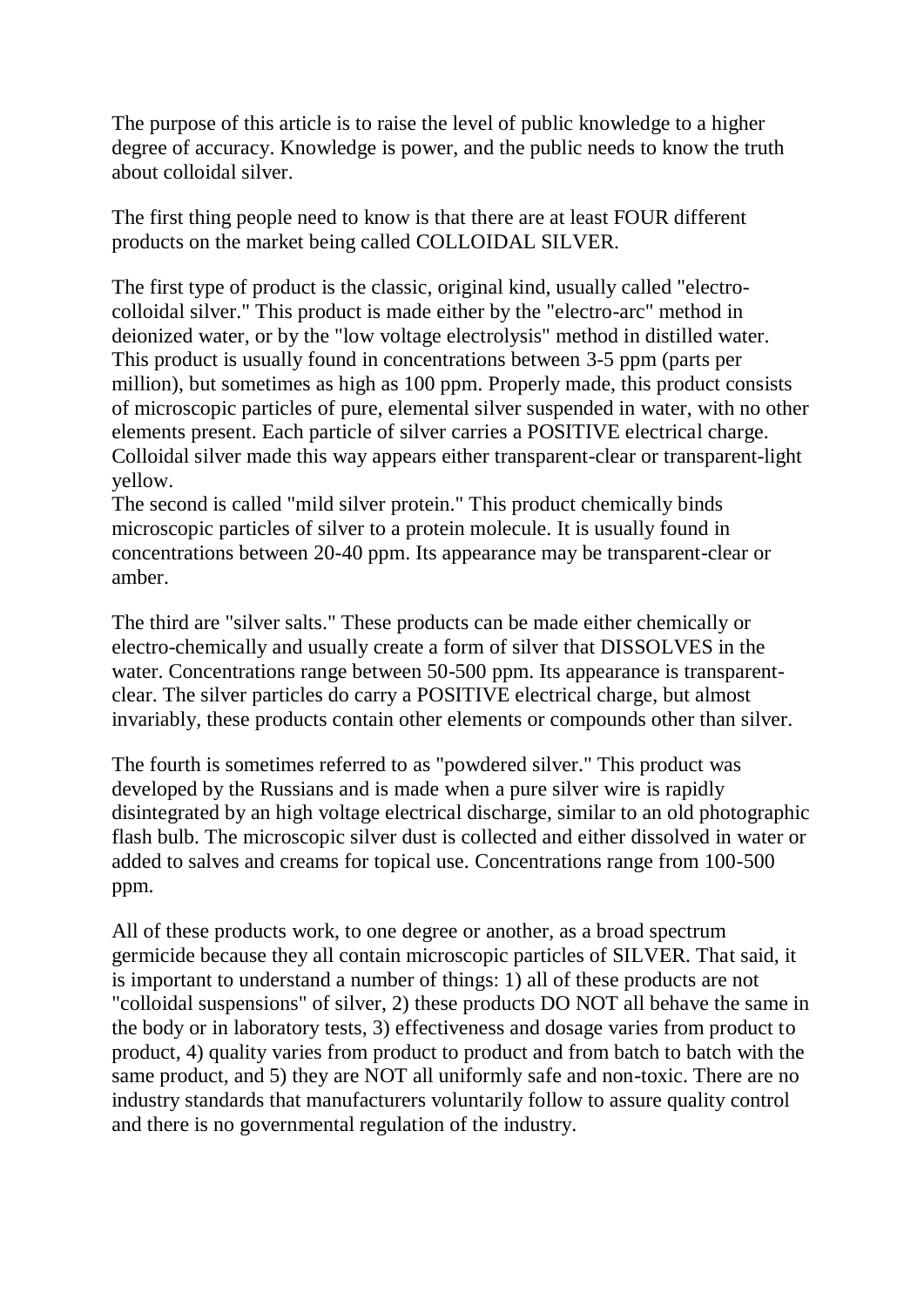On the other hand, there are millions and millions of satisfied colloidal silver users who would like to have continued, free access to the product, and a growing number of manufacturers entering the market with a wide variety of new products.

The critical factors that make a "good" colloidal silver product are particle size, purity, concentration, and cost. The only way to authoritatively determine the first three is by laboratory analysis. The best way to determine particle size is by electron microscope photograph. The best way to determine purity is by mass spectroscopy or by x-ray defraction analysis. The best way to determine concentration is by chemical analysis of total dissolved solids. The cost of the product should be calculated in reference to the total quantity of silver present, such as:  $$5.00/oz$  of 100 ppm is equal to  $25¢/oz$  of 5 ppm (the first has 20 times more silver by volume and costs 20 times more by volume.)

## **Making Your Own**

The simplest way to control these factors is to make the colloidal silver for yourself. By doing this, you will not know exactly what is there unless you do laboratory testing, but you will have a pretty good idea. Without laboratory testing of commercial products, you don't know much more, because the quality control batch to batch is loose with most brands. Also, by making it yourself, you will end up with real "colloidal" silver, which is the product referred to in most of the literature.

If you are already making your own colloidal silver, please pay special attention to this section because much of the information you now have may be incorrect.

The simplest way to make real colloidal silver at home is by the "low voltage electrolysis" method. A few batteries may be connected to some silver electrodes and placed in a glass of water. This process will cause small particles of silver to be sintered off the electrodes and enter the water. This deceptively simple method is very easy to do WRONG, and most people who are making colloidal silver at home are making an inferior product.

# **It's In The Water**

When you do this yourself, it is very important to control the purity of the water, because the purity of the water is one of the factors that controls how small the particles of silver will be. Only high quality DISTILLED water should be used. You cannot use purified or filtered water because it still has too many dissolved minerals in it. You cannot use deionized water because it doesn't conduct electricity well enough to start the reaction. Distilled water is just perfect to start the reaction slowly and let it proceed properly.

Another variable that influences particle size is the water temperature. The warmer the water, the faster the reaction will take place, and the smaller the particles will be.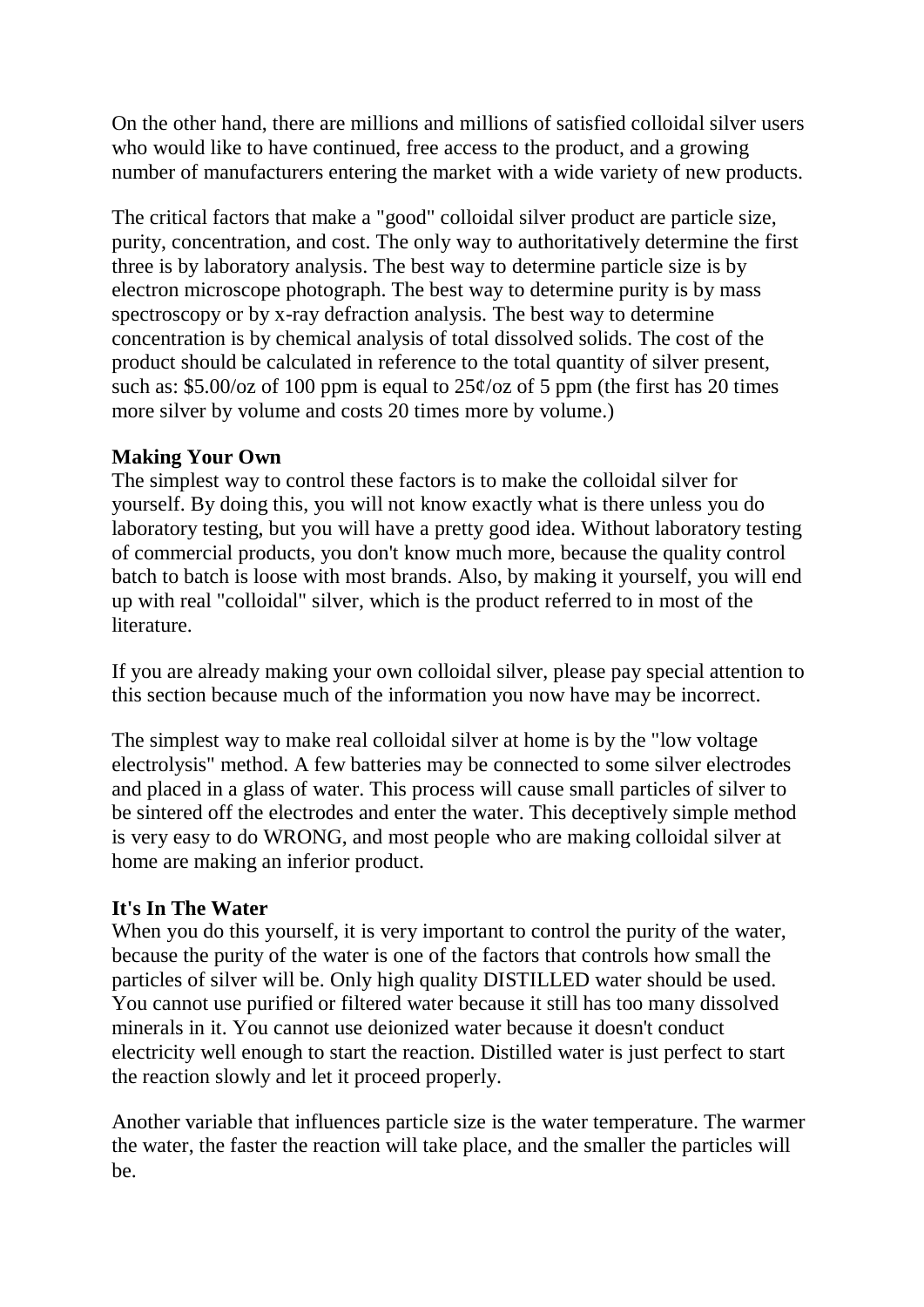#### **Please Pass The Salt**

Regardless of what anyone has said to the contrary, silver chloride will ALWAYS form if any amount of salt is present. Never add anything to the water that will make the water conduct electricity better. Never add salt, sea salt, or Celtic sea salt to the distilled water because the salt puts chloride ions in the water that react with the silver to form silver chloride. Another serious problem arises when making colloidal silver with salt in the water. The presence of salt increases the electrical conductivity of the water and this dramatically speeds up the reaction. As the reaction speeds up under these circumstances, it produces larger particles. The product produced is invariably cloudy-white in appearance. Actual electron microscope photographs of this material show silver particles in the range of .05 to .15 microns. These particles are TOO LARGE to form a colloidal suspension, and the proof is that the material will settle to the bottom of the container in a very short period of time. Therefore, this home brewed "colloidal silver" product may be dangerous to consume internally for TWO reasons: the presence of silver chloride and the production of large particles.

## **The Best Is Yet To Come**

The very best voltage for the reaction is 30 volts, because the electrodes run the cleanest at this voltage. If you have a small power supply, set it for 30 volts. If you are running on batteries, it is best to start at 36 volts (three 12 volt batteries or four 9 volt batteries) and let the batteries drain down from there. Holding the silver electrodes at a uniform distance away from each other yields a better product.

When 30 volts is applied across silver electrodes held uniformly apart in distilled water, a totally different event happens. First, the reaction proceeds very slowly. Often, for the first 15 minutes nothing seems to be happening. Then finally, a faint yellow mist will begin to form. Within a few minutes, the reaction will speed up, but the particles produced will be a golden-yellow as viewed with a flashlight. Using this method, 8 ounces of distilled water at room temperature can be made into a 3-5 ppm colloidal silver preparation in 20-25 minutes. Made this way, colloidal silver can cost under  $10\frac{\epsilon}{\alpha}$  to make. Electron microscope photographs of this product show a silver particle size in the range .001 to .004 microns. During manufacturing, the particle cloud is a golden-yellow. These particles will hang in the water at the level they are produced, and for the most part, will not fall to the bottom of the glass. This is what a "colloidal" preparation of silver looks like. After the particles disperse, the water will look clear again, but may turn a light yellow if the concentration is high enough and after the particles have become evenly dispersed.

## **"The Yellow Color"**

There has been a fair amount of controversy in the public literature concerning the appearance of the "yellow" color. A lot of well meaning people have told me that "yellow is bad", "silver isn't yellow", "yellow is sulfur contamination", "yellow is iron contamination", and lots of other things. I finally found what I believe to be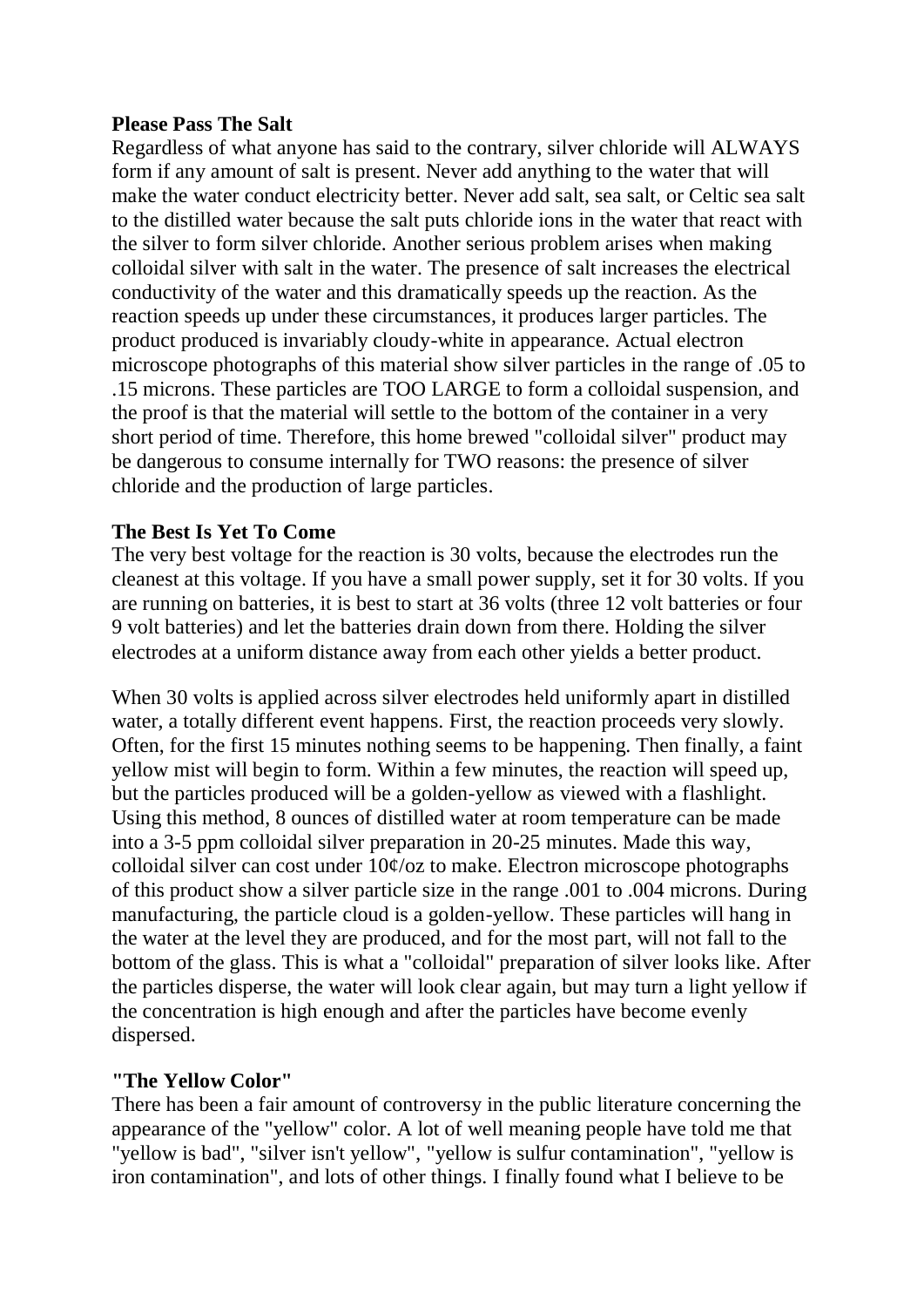the answer to this question in a book titled Practical Colloid Chemistry, published in London in 1926. In the section on the "Colours of Colloidal Metals", sub-section on the "Polychromism of silver solutions" on page 69, I found the following statements: "The continuous change in colour from yellow to blue corresponds to a change in the absorption maximum of the shorter to longer wave-lengths with a decreasing degree of dispersion. This is a general phenomenon in colloid chemistry illustrating the relation between colour and degree of dispersion." This section goes on to describe the colors that show up in a wide variety of colloidal metal solutions. Interestingly, they ALL have a yellow phase. For true "electro-colloidal" silver, the particle size range that can appear yellow is .01 to .001 microns (10 to 100 angstroms) because that is the size of silver particle that best absorbs the indigo light, leaving only its inverse color, yellow, to be observed. The final transparent-yellow appearance only shows up after the particles have become evenly dispersed.

## **The Brown Glass Bottle**

Once you have gone to the trouble of making colloidal silver particles as small as .001 microns, it is important to protect them. The particles stay away from each other in suspension because they each have a positive electrical charge (+) and these "like charges" repel each other. Anything that can strip this charge off the particles will degrade the quality of the colloidal silver by a process called recoagulation, where the particles clump together again to form larger aggregates. Ultraviolet light from the sun and many plastics can cause this process to occur. Therefore, colloidal silver is best stored in dark, glass containers. The two kinds of glass container that are suitable for this are the dark amber and the cobalt blue.

#### **The Same Difference**

The biggest "secret" about the manufacture of high quality colloidal silver is that it is nearly impossible to standardize the product. Silver is apparently reactive to a number of natural forces that have yet to be identified. Even when the voltage, the water, and the water temperature are identical, different batches will proceed at different rates on different days. The speed of the reaction can vary by over 100% depending on the day. On "normal" days, the reaction is proceeding well by 15 minutes, with a visible cloud of particles. On "slow days" it may take 30 minutes before any visible production of yellow particles begins. Because of this variation, it is always wise to observe the reaction with a strong flashlight so you can see how quickly the reaction is happening. Once the yellow cloud starts forming, time the batch for 5 more minutes. This is the best way to standardize your home brewed colloidal silver.

#### **Colloidal or Ionic?**

Another big controversy surrounds the question of whether this method produces "colloidal" silver or "ionic" silver. Most people have been told that colloidal silver is "good" and ionic silver is "bad." Once again, the truth might be unpopular. The word "colloidal" refers to a condition where, in this case, a solid particle is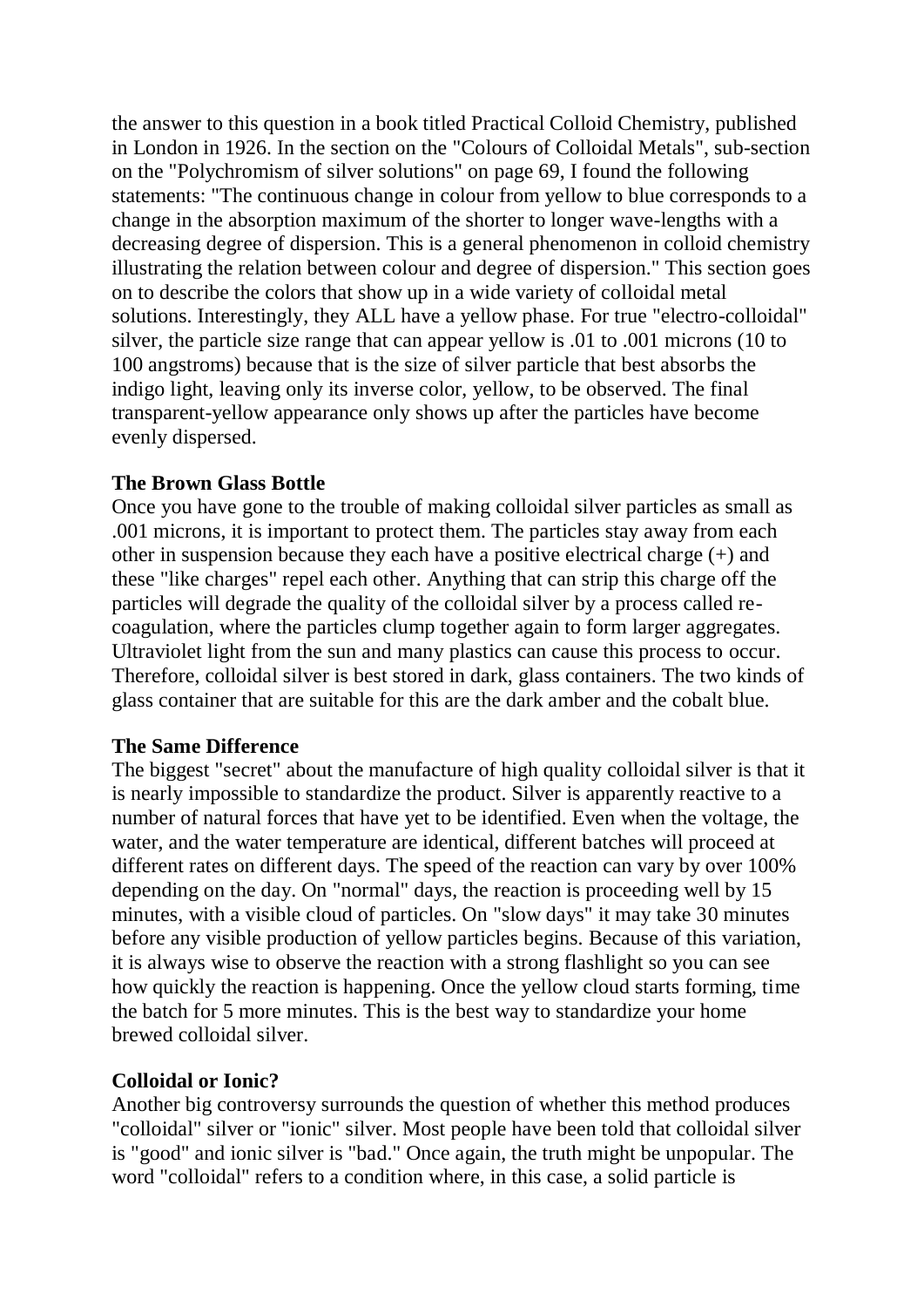SUSPENDED in a liquid (silver in water). The solid particles are too large to be considered DISSOLVED, but are too small to be filtered out. This colloidal condition is most easily detected by what is called the "Tyndall effect", where a narrow beam of light is shined through the liquid to produce a cone shaped dispersion of the light. The particles so illuminated also exhibit a random, zig-zag activity called "Brownian motion" when observed under a microscope. When something is completely dissolved, both the Brownian and Tyndall effects disappear.

The word "ionic" refers to a condition where a particle has an electric charge. In the case of "electro-colloidal" silver, this electric charge is ALWAYS positive. Silver will not form a negatively charged ion. So, the truth is that electro-colloidal silver is BOTH colloidal and ionic. It is considered colloidal because of the particle SIZE and it is considered ionic because of the particle CHARGE. In fact, most of the biological studies suggest it is colloidal silver's ionic characteristics that make it such a good germicide. It is also interesting to note that the old chemistry books make no distinction between the colloidal and ionic states of the electro-colloidal metals.

## **Purity of Silver**

The quality of your finished product depends entirely on the purity of the water you start with and the purity of the silver you start with. Most of the current literature suggests that only 99.9999% pure silver can be used. Most home brew systems use 99.9% pure silver. So, what is the difference? To find out, I contacted Academy Metals, a company in Albuquerque, New Mexico, that produces commercial silver. The total allowable impurities in 99.9% (.999 fine) silver is 1000 ppm or 1 part in 1000. These impurities and their maximums are 1) Copper, 800 ppm, 2) Lead, 250 ppm, 3) Iron, 200 ppm, and 4) Bismuth, 10 ppm. This product is readily available in wire form and costs about \$3.00 above the market (spot) price of silver. When this product is used to make electro-colloidal silver at a concentration of 5 ppm, the total impurities from the silver drop to 4 ppb (parts per billion) copper, 1.25 ppb lead, 1 ppb iron, .05 ppb bismuth. With all allowable impurities at these low levels, there is a reasonable argument for not being concerned. Still, sometimes small things make a big difference. 99.99% silver (.9999 fine) has total allowable impurities of 100 ppm of the same metals in the same ratios, and costs (in wire form) between \$50-\$90 above the spot price of silver. 99.999% silver (.99999 fine) has total allowable impurities of 10 ppm, and in wire form costs about \$250 above the spot price. 99.9999% silver, in wire form, costs more than gold and is very difficult to find commercially.

In one sample of 10 ppm colloidal silver we sent out for total analysis (made with 99.9% silver electrodes), the primary impurities found were: 1) Sodium, 470 ppb, 2) Calcium, 260 ppb, 3) Manganese, 70 ppb, 4) Potassium, 50 ppb, and 5) Magnesium, 24 ppb. Since none of these impurities could have come from the silver, it suggests that the purity of the water should be of greater concern to the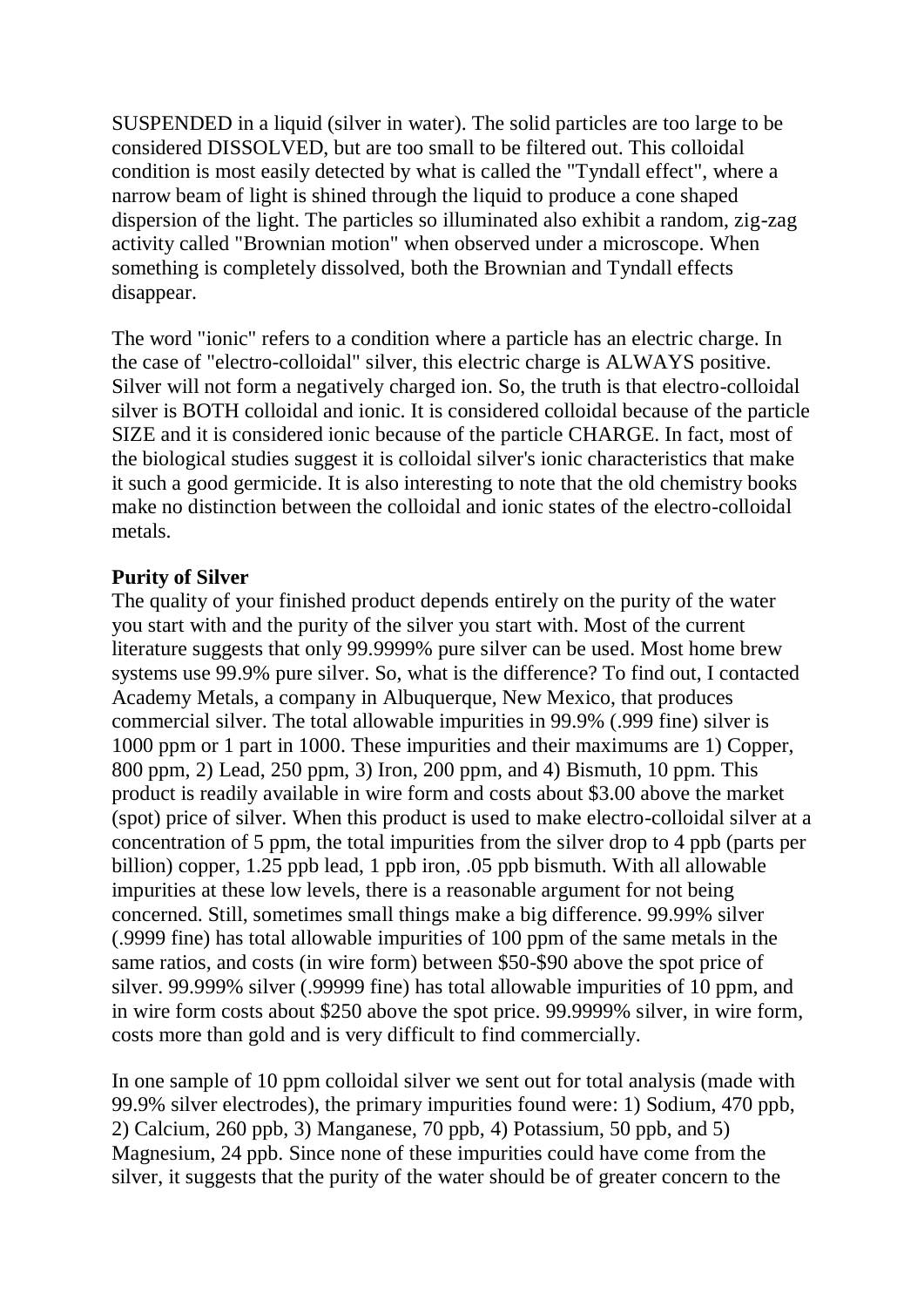person making their own colloidal silver, than spending extra money on purer silver.

#### **Concentration**

The concentration of silver in the water is usually measured in parts per million, or ppm. While this is the standard convention, ppm is a "ratio" and not an indicator of quantity. When a laboratory tests colloidal silver for concentration, they report the findings in milligrams per liter (mg/L). Milligrams per liter is an actual measurement of weight per volume, and therefore is a real quantity measurement. In the metric system, one liter of water weighs 1000 grams, and one milligram is one thousandth (1/1000) of a gram, so 1 mg/L is the same as 1 ppm, as long as we are talking about water. Silver weighs a little more than water, but the equivalence is very close, and the terms are often used interchangeably. With this in mind, we can calculate that one teaspoon of 5 ppm colloidal silver has about 25 mcg (micrograms) of silver in it.

## **Dosage**

In 1940, R. A. Kehoe reported that under normal circumstances, the average daily intake of fruits and vegetables would provide between 50-100 mcg of silver as a trace element. Since that time, the commercial farm soils of this country have become extremely deficient in trace minerals. Although I do not have authoritative figures for silver, according to the Earth Summit Report, issued in 1992, the levels of soil based minerals in North America have dropped over 85% in the last 100 years. Assuming that our ancestor's diet used to contain trace silver, and that our diet probably has greatly reduced levels, there is a reasonable argument for supplementing with colloidal silver. Two teaspoons of 5 ppm colloidal silver provides about 50 mcg of silver and could be considered a "nutritional" amount, if taken on a daily basis. Any amount above four teaspoons a day or 100 mcg should be considered a "therapeutic" amount. That said, it should not be assumed that electro-colloidal silver is equivalent to or has the same metabolic effect as receiving trace silver from dietary plant sources. But since there are very few plant sources of trace silver available today, colloidal silver is probably the best substitute. If you want to experiment with taking colloidal silver for an extended period of time, stay within the amounts considered to be nutritional. If you want to experiment with larger doses, do so with caution, and only for a day or two at a time.

## **Safety and Toxicity**

Silver can act as a heavy metal poison in the body. It can also act as a trace mineral nutrient. The difference is in the particle size, NOT the concentration. Colloidal silver with a particle size of .001 microns has particles 100 times smaller than a preparation of silver with a particle size of .1 microns. The smaller the particle, the less likely it will behave as a toxin. Typically, the worst toxic reaction from metallic silver, cited in the medical literature, is a condition called Argyria. Argyria is primarily a cosmetic condition characterized by a permanent, bluish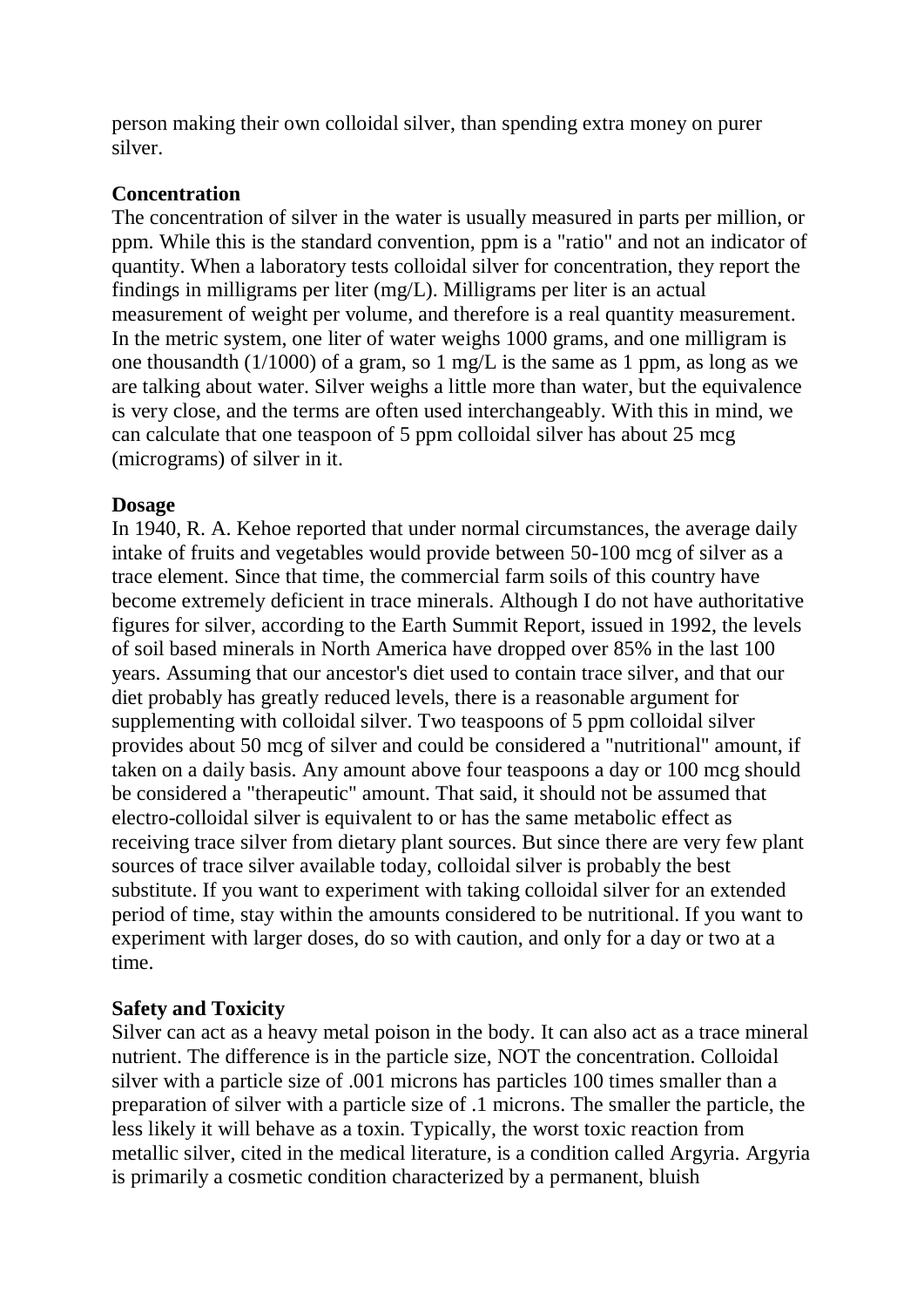discoloration of the skin. Argyria causes no physical discomfort, and does not have any other known side effects. Your skin just looks bluish-gray. In fact, the term "blue bloods," in reference to the royal families of Europe, probably refers to a mild, argyrial condition caused by the constant eating of food from silver place settings. It is interesting to note, however, that there has never been a case of Argyria reported from the use of electro-colloidal silver, free of salts or other impurities.

Argyria, while not being a deadly condition, certainly is undesirable. It is usually caused by the massive intake of silver salts, such as silver nitrate, silver sulfate, and silver chloride. To determine just how toxic these substances are, I contacted the Agency for Toxic Substances and Disease Registry through their on-line information service at (http://atsdr1.atsdr.cdc.gov:8080/ToxProfiles). All of these silver salts are talked about as toxins, but the only consequence of even high exposure in humans that is listed is Argyria. EPA issues a "control code" for each toxic substance it tracks that can cause human illness. Silver nitrate and silver sulfate have control codes, but silver chloride does not. I received essentially the same information when I spoke with Dr. Eidson at the Department of Epidemiology in Santa Fe, New Mexico. Apparently, the government thinks silver and silver compounds are toxins that essentially have no significant toxic effects other than the ability to discolor your skin.

Looking just a little deeper into the situation, I pulled out Lectures on Homeopathic Materia Medica by J.T. Kent. In the section on the use of metallic silver as a homeopathic remedy, there are 7½ pages of indications (symptoms) that include actions on the nerves and cartilage, as well as increased tendency toward emotional outbursts and mental excitability. In fact, the list of symptoms is rather extensive. So, exposure to silver may not kill you or cause organic disease, but that may not mean there is no toxicity. Apparently, silver has the ability to act as a subtle irritant as well as lodge in certain tissues. This suggests that taking colloidal silver every day may not be a good idea for people who already have these symptoms.

#### **Effectiveness**

In a study done, in part, by the Institute of Microbiology in Rome, Italy, and published in Applied and Environmental Microbiology, in December, 1992, various forms of silver were tested for their ability to kill micro-organisms. Pure electro-colloidal silver out performed silver nitrate, silver chloride, and silver sulfadiazine as a broad spectrum germicide. For all classes of bacteria, fungus, and mold samples tested, pure electro-colloidal silver worked better, and at much lower concentrations. They concluded that any additives reduced the effectiveness of the pure silver ion; the silver salts being as much as 100 times less effective. Electro-colloidal silver's effectiveness as a broad-spectrum germicide is directly related to the number and size of the particles. The same volume of space taken up by one silver particle .1 microns in size, will hold about 10,000 silver particles .001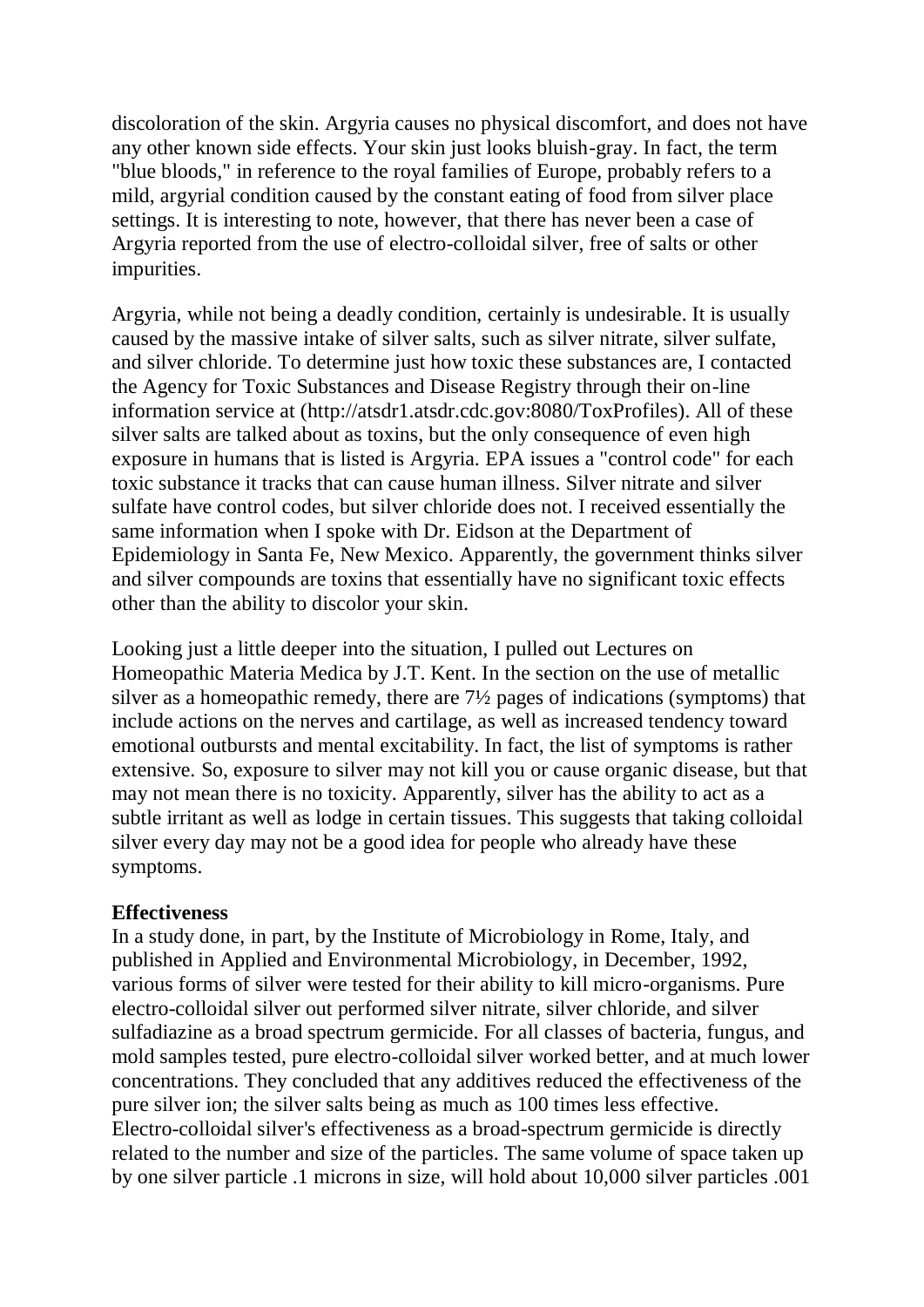microns in size. This reduction in particle size not only allows for a greater distribution of the silver, but it also greatly increases the total surface area of silver available for interacting with the environment. These, plus the stability of the electrical charge, are the most important factors when considering the effectiveness of colloidal silver.

## **The Regulators**

While silver has been shown to be a very effective germicide, killing gramnegative bacteria, gram-positive bacteria, yeasts, molds, and viruses in laboratory experiments, this does not mean that it will invariably cure disease conditions in the body caused by these organisms. Colloidal silver is a fantastic adjunct to the home, but it is by no means a "cure-all". The biggest obstacle to using colloidal silver as a "home remedy" is the lack of information in the public domain on how to use it effectively in any given situation. The FDA has tested colloidal silver extensively and found that different micro-organisms succumb to its action at a wide variety of concentrations and exposure times. If any of this information entered the public domain, the FDA would consider their own research "unsubstantiated medical claims" and reason enough to classify colloidal silver as a "new drug." The "new drug" classification would be "required" because "new use protocols" had been developed that did not exist before 1938.

Here is an example of the problem. It is now estimated that one in four women will develop breast cancer in their lifetime. I have spoken to two women who claim to have cured themselves of breast cancer with colloidal silver. They were both diagnosed by biopsy. After the diagnosis, they took 2 teaspoons of colloidal silver a day until their surgery. One took a home-made product, the other took a silver protein product. In both cases, the biopsy of the removed breast tissue and lymph nodes was cancer free. The question is, will colloidal silver work this well for all cases of breast cancer? Probably not, but in the current legal and political environment, we may never know. No pharmaceutical company can control or monopolize ownership of colloidal silver, so none of them will ever fund the testing, which currently costs over \$10 Million and takes 10 years. FDA says if you claim that colloidal silver cures breast cancer, that would classify it as a new drug, and the public cannot be given access to new drugs without proper testing. Using the FDA model, it could cost the public \$1Billion to "prove" to the FDA what the FDA already knows about colloidal silver. Politics has definitely entered this picture. FDA does not want to be exposed as an enforcer for the drug companies, or be seen as an agency clearly not acting in the public's best interest. While these ideas are not new to some of us, it would be a startling revelation if a large portion of the population began thinking this way. FDA would certainly like to avoid this "public relations" embarrassment. The fact is, FDA has never spent our tax dollars discovering something important, and then published their findings for the benefit of the public at-large; especially when it involved something that was powerful, safe, and inexpensive for the public to make for themselves.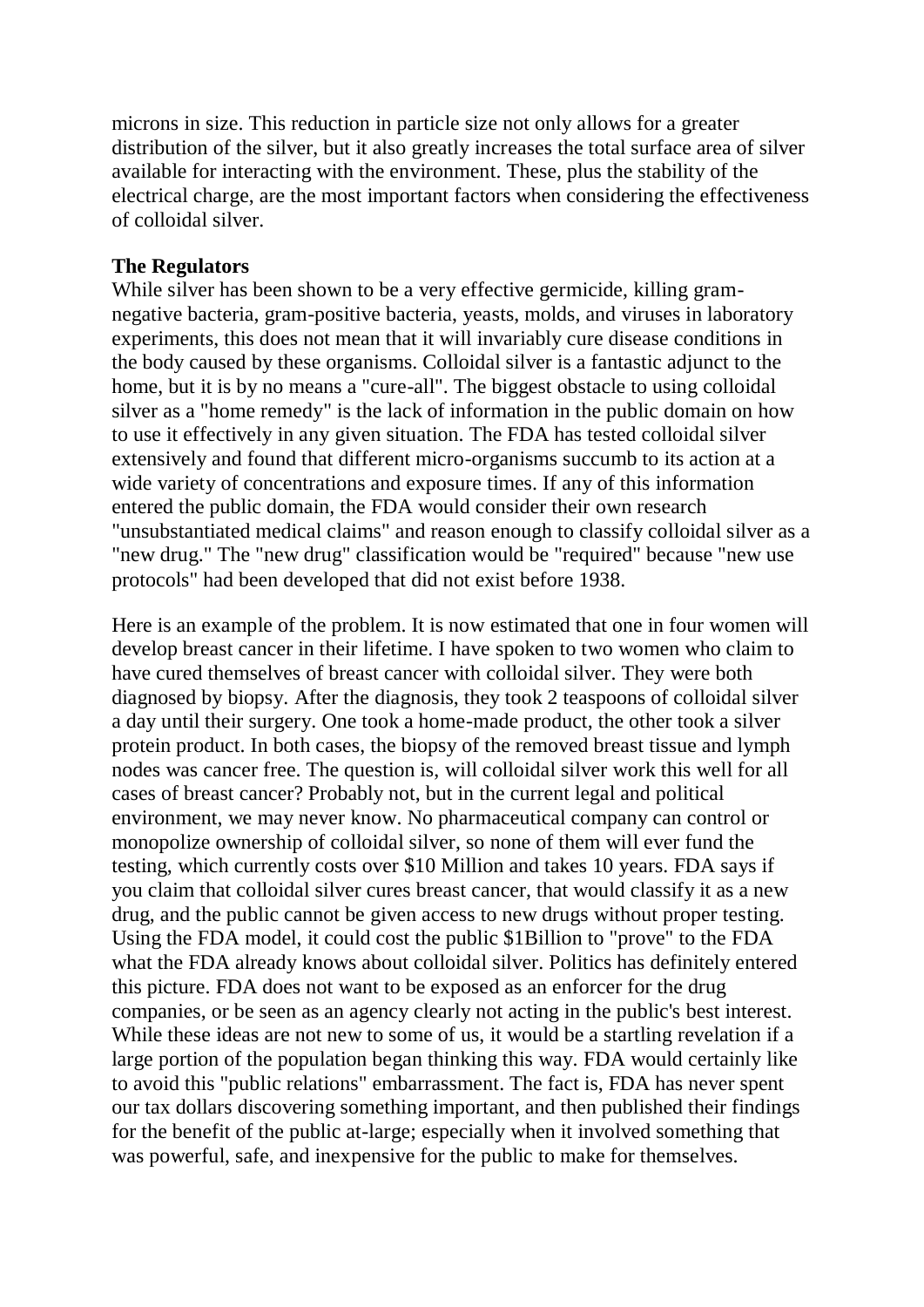Obviously, empowering the population to be self-reliant and frugal in relation to their own healthcare is not the FDA's responsibility.

Colloidal silver clearly has some extraordinary capabilities and hundreds of legitimate uses. But without standardization, quality control, and extensive medical testing, the public will never know how best to use colloidal silver in a given situation. FDA may yet try to restrict public access to colloidal silver, claiming it is unsafe, even though they know how "safe and effective" it CAN BE when used properly. In the absence of the release of this authoritative testing data, the public is left just experimenting and groping for the answers. A big fight over the public's access to colloidal silver may be looming because the cost of healthcare in this country is out of control, and the public is looking for inexpensive solutions that work. In that sense, colloidal silver could be "just what the doctor ordered."

## Digestive Interactions

Colloidal silver is apparently able to kill nearly all micro-organisms, including the "friendly flora" your digestive system needs for proper function. I have spoken with hundreds of people who have taken colloidal silver on a daily basis and have noticed no digestive upset, even after prolonged use. I have also spoken to two individuals who reported digestive upset after taking colloidal silver one time. So, in my experience, the die-off of friendly flora is possible, but rare. There are a number of strategies that can reduce the probability of digestive interactions. The simplest one is to swish the colloidal silver around in your mouth for 30 seconds before swallowing. This promotes an absorption of the colloidal silver into the body away from the intestinal tract. Another strategy is to take smaller doses, multiple times per day, or with meals. Either way, if you do experience a die-off of friendly flora, they can be re-populated by taking any of the acidophilus products on the market.

## **Septic Tanks**

Septic tanks are like your home's intestinal tract. They only work when populated with friendly flora. If you live in a rural area with your house on a septic system and you are making your own colloidal silver, make sure you don't throw a lot of it down the sink or your septic system may stop working properly. This problem can be handled by using a product like RID-X periodically, which is a good idea anyway.

# **Conclusions**

Colloidal silver is an extraordinary product. It can enhance your health and the health of your family in hundreds of ways. Everyone should learn how to make high quality colloidal silver, and have that capability in their home, in case the regulators restrict its availability at some point in the future. This could be the best "health insurance" policy you ever implemented!